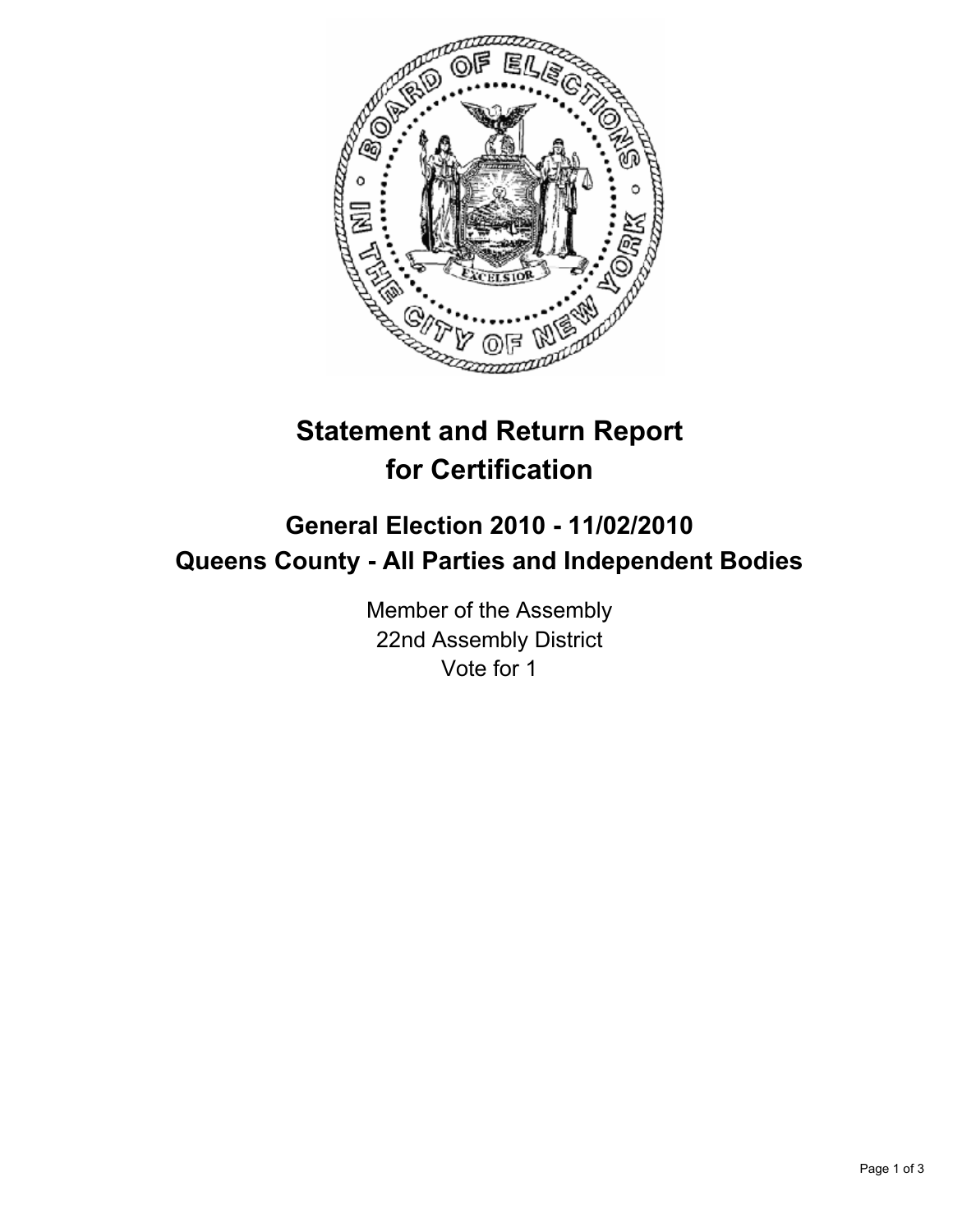

## **Assembly District 22**

| PUBLIC COUNTER                       | 12,086                  |
|--------------------------------------|-------------------------|
| <b>EMERGENCY</b>                     | 0                       |
| <b>ABSENTEE/MILITARY</b>             | 274                     |
| AFFIDAVIT                            | 127                     |
| <b>Total Ballots</b>                 | 12,547                  |
| <b>GRACE MENG (DEMOCRATIC)</b>       | 8,908                   |
| <b>GRACE MENG (WORKING FAMILIES)</b> | 610                     |
| ANGELA WONG (WRITE-IN)               | 1                       |
| ANGLISH NOE (WRITE-IN)               | 1                       |
| BYRON LARROSCI (WRITE-IN)            | 1                       |
| DAN GAUSS (WRITE-IN)                 | 1                       |
| EDWARD CAMPBELL (WRITE-IN)           | 1                       |
| ELLEN YOUNG (WRITE-IN)               | 1                       |
| ELLIOT SPITZER (WRITE-IN)            | 1                       |
| EVERGREEN CHOY (WRITE-IN)            | $\mathbf 1$             |
| <b>GORGE GEORGINES (WRITE-IN)</b>    | 1                       |
| HWO FLUNG SHIT (WRITE-IN)            | 1                       |
| ISAAC SASSON (WRITE-IN)              | $\boldsymbol{2}$        |
| JAMES TRIKAS (WRITE-IN)              | $\overline{\mathbf{c}}$ |
| JOHN FARRELL (WRITE-IN)              | $\overline{c}$          |
| LOUIS HARK (WRITE-IN)                | $\mathbf 1$             |
| MICKEY MOUSE (WRITE-IN)              | 1                       |
| MIGORLILO MUIDUZ (WRITE-IN)          | 1                       |
| NO NAME (WRITE-IN)                   | 12                      |
| NUNZIO ARIANO (WRITE-IN)             | 1                       |
| PETER BYRNE (WRITE-IN)               | $\mathbf{1}$            |
| PETER KOO (WRITE-IN)                 | 1                       |
| PETER LIU (WRITE-IN)                 | 1                       |
| SAMUEL GARRY (WRITE-IN)              | 1                       |
| SU UUNG (WRITE-IN)                   | 1                       |
| TERRANCE PARK (WRITE-IN)             | 1                       |
| THOMAS MAKI (WRITE-IN)               | 1                       |
| <b>Total Votes</b>                   | 9,557                   |
| Unrecorded                           | 2,990                   |